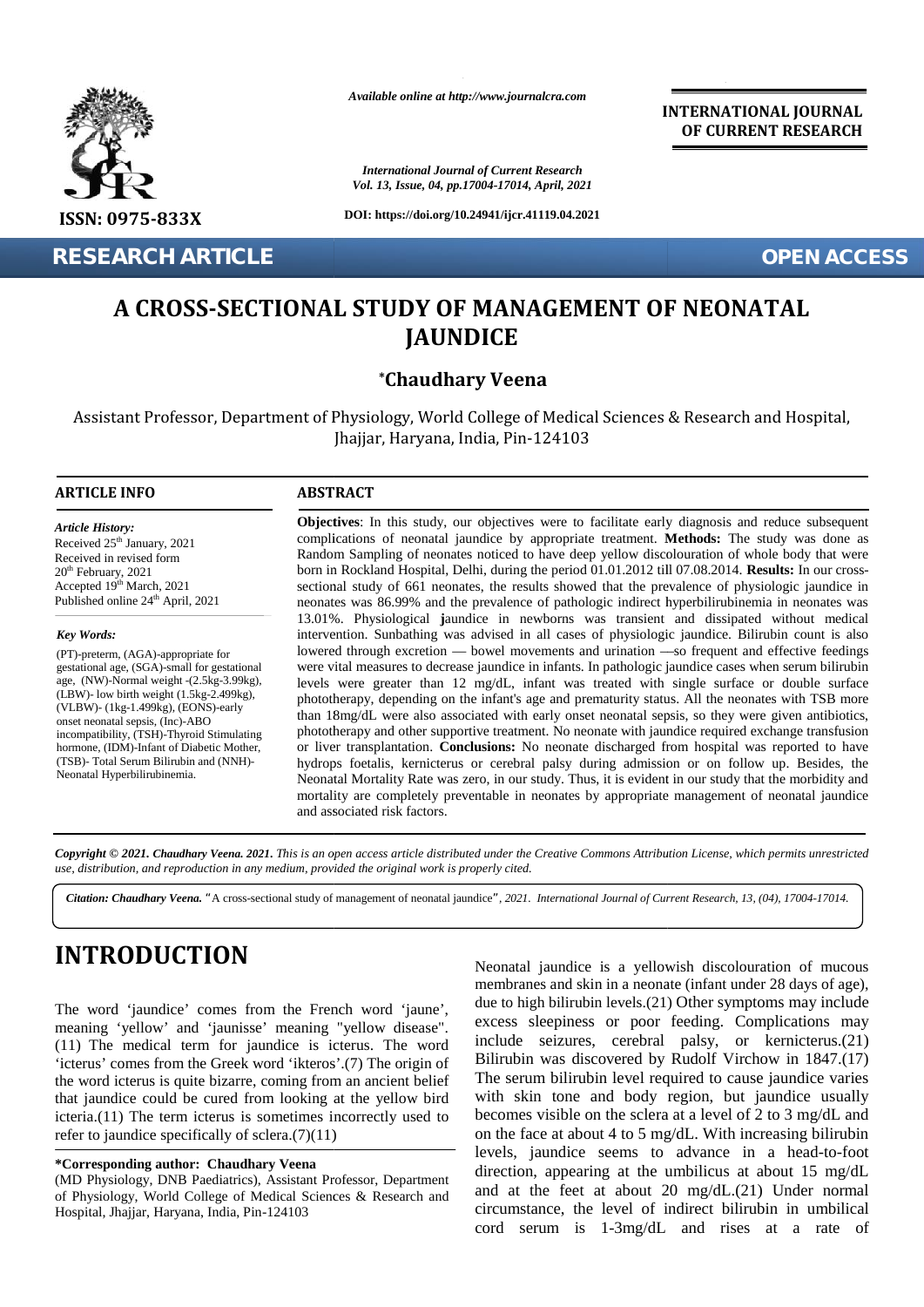$\langle$ 5mg/dL/24hr; thus, jaundice becomes visible on the 2<sup>nd</sup> or Al  $3<sup>rd</sup>$  day, usually peaking between the  $2<sup>nd</sup>$  and  $4<sup>th</sup>$  days at 5- $6$ mg/dL and decreasing to less than 2mg/dL between the 5<sup>th</sup> and  $7<sup>th</sup>$  days after birth. Jaundice associated with these changes is designated *physiologic jaundice* (non-pathologic unconjugated hyperbilirubinemia) and is believed to be the result of increased bilirubin production from breakdown of fetal red blood cell breakdown combined with transient limitation in conjugation of bilirubin by the immature neonatal liver. In premature infants, the rise in serum bilirubin tends to be the same or somewhat slower but of longer duration than in term infants. Peak levels of 8-  $12mg/dL$  are not usually reached until the  $4<sup>th</sup>-7<sup>th</sup>$  day, and  $\frac{Institu}{L}$ jaundice is infrequently observed after the  $10^{th}$  day, corresponding to the maturation of mechanisms for bilirubin metabolism and excretion.(13)(15)(21) In general, factors suggesting a *pathologic jaundice* a search to determine the cause of jaundice should be made if it appears in the  $1<sup>st</sup>$  24 hours after birth, serum bilirubin is rising at a rate faster than 5mg/dL/24hr, total serum bilirubin is >12mg/dL in a term infant (especially in the absence of risk factors) or 10-14mg/dL in a preterm infant, jaundice persists after 10-14 days after birth, or serum direct bilirubin fraction is >2mg/dL at any time. Other factors suggesting a *pathologic jaundice* (unconjugated or conjugated hyperbilirubinemia) are family history of hemolytic disease, pallor, hepatomegaly, splenomegaly, vomiting, lethargy, poor feeding, excessive weight loss, apnea, bradycardia, hypothermia, light coloured stools, dark urine positive for bilirubin, bleeding disorder, failure of phototherapy to lower the bilirubin level and signs of kernicterus.(15)(21) Persistent pathologic jaundice- that is, jaundice persisting beyond the first 14 days- is also seen in neonates, more commonly in breastfed babies.(13)

In young babies, unconjugated bilirubin (which is not carried by albumin) can penetrate the membrane that lies between the brain and the blood (the blood–brain barrier) because the blood–brain barrier has yet to develop fully, whereas more developed individuals with increased bilirubin in the blood are protected. Unconjugated bilirubin is potentially toxic to neural tissue (brain and spinal cord). The term kernicterus is used to denote the clinical features of acute or chronic bilirubin encephalopathy, as well as the yellow staining in the brain setund our estimation. associated with the former. Kernicterus is also known to occur at lower levels of bilirubin in term babies who have risk factors, and in preterm babies.(13)(15) Kernicterus has been rising in recent years due to less time spent outdoors.(15) Jaundice and kernicterus are crucial global health issues, which must be addressed to reduce neonatal and child mortality globally and reach the sustainable development goals. The use of phototherapy was first discovered, accidentally, at Rochford Hospital in Essex, England, when a nurse, Sister Jean Ward, noticed that babies exposed to sunlight had reduced jaundice, and a pathologist, Dr. Perryman, who noticed that a vial of blood left in the sun, had turned green. Drs Cremer, Richards and Dobbs put together these observations,(6) leading to a landmark randomized clinical trial which was published in Pediatrics in 1958; it took another ten years for the practice to become established.(14)(18) There is currently no reliable evidence about whether home-based or hospital-based phototherapy is more effective for full term infants with jaundice.(19)

### **AIMS AND OBJECTIVES**

In this study, the aim was to study the management of neonatal jaundice in a tertiary care hospital in Delhi, India. Our objectives were to facilitate early diagnosis and reduce subsequent complications of neonatal jaundice by appropriate treatment.

# **MATERIALS AND METHODS**

**Study Setting and Period of Study:** The study was conducted in the Department of Paediatrics, Rockland Hospital at Qutab Institutional Area in Delhi, India during the period of 01 January 2012 to 07 August 2014. Presently, the Rockland Hospital is known as Medeor Hospital.

**Study Design:** The study was a Cross-sectional Study, conducted at the Department of Paediatrics, Rockland Hospital in Delhi.

**Sample Size:** For the present study, 661 neonates (645) singleton neonates and 16 twin neonates) were recorded and studied in Paediatrics Department in Rockland Hospital. These neonates were born alive to 653 mothers in Obstetrics and Gynaecology Department in Rockland Hospital, during the period 01.01.2012 till 07.08.2014.

**Sampling Design:** The study was done as Random Sampling of the neonates noticed to have deep yellow discolouration of whole body that were born in Rockland Hospital, Delhi. In this study, all the venous blood samples of neonates for Total Serum Bilirubin (TSB) and Direct Serum Bilirubin were collected during first 9 days of life, and in one case of persistent pathologic hyperbilirubinemia, the sample was again collected on Day 21 of life. These neonates were further investigated for hemoglobin estimation, hematocrit estimation, sepsis screen, Glucose-6-Phosphate Dehydrogenase (G6PD) activity and serum TSH levels. Besides, venous blood samples were collected for blood groups of about 516 neonates as well as blood groups of their mothers were also done.

**Study Variables:** Age and gender of neonate, physiologic jaundice or pathologic jaundice, tests of neonate (blood group of neonate and mother, total serum bilirubin level, indirect serum bilirubin level, direct serum bilirubin level, hemoglobin hematocrit estimation, Glucose-6-Phosphate Dehydrogenase (G6PD) activity and serum TSH level), maturity of neonate (term or preterm), weight of neonate (normal weight, low birth weight or very low birth weight), neonate with other risk factors (ABO or Rh incompatibility, anemia, polycythemia, early onset neonatal sepsis, congenital abnormality, infant of diabetic mother), method of treatment (sunlight or phototherapy or exchange transfusion), morbidity (hydrops fetalis, kernicterus or cerebral palsy) and mortality rate in a group of neonates born in Rockland Hospital, Delhi.

**Inclusion Criteria/ Selection Criteria:** Participants in the study eligible for inclusion were neonates of either gender, born alive in Rockland Hospital during the period 01.01.2012 till 07.08.2014. The mothers of these neonates were also included as participants after obtaining written consent from them. Neonates were included after obtaining proper informed written consent from their parent/guardian.

Intrauterine deaths were excluded from the study.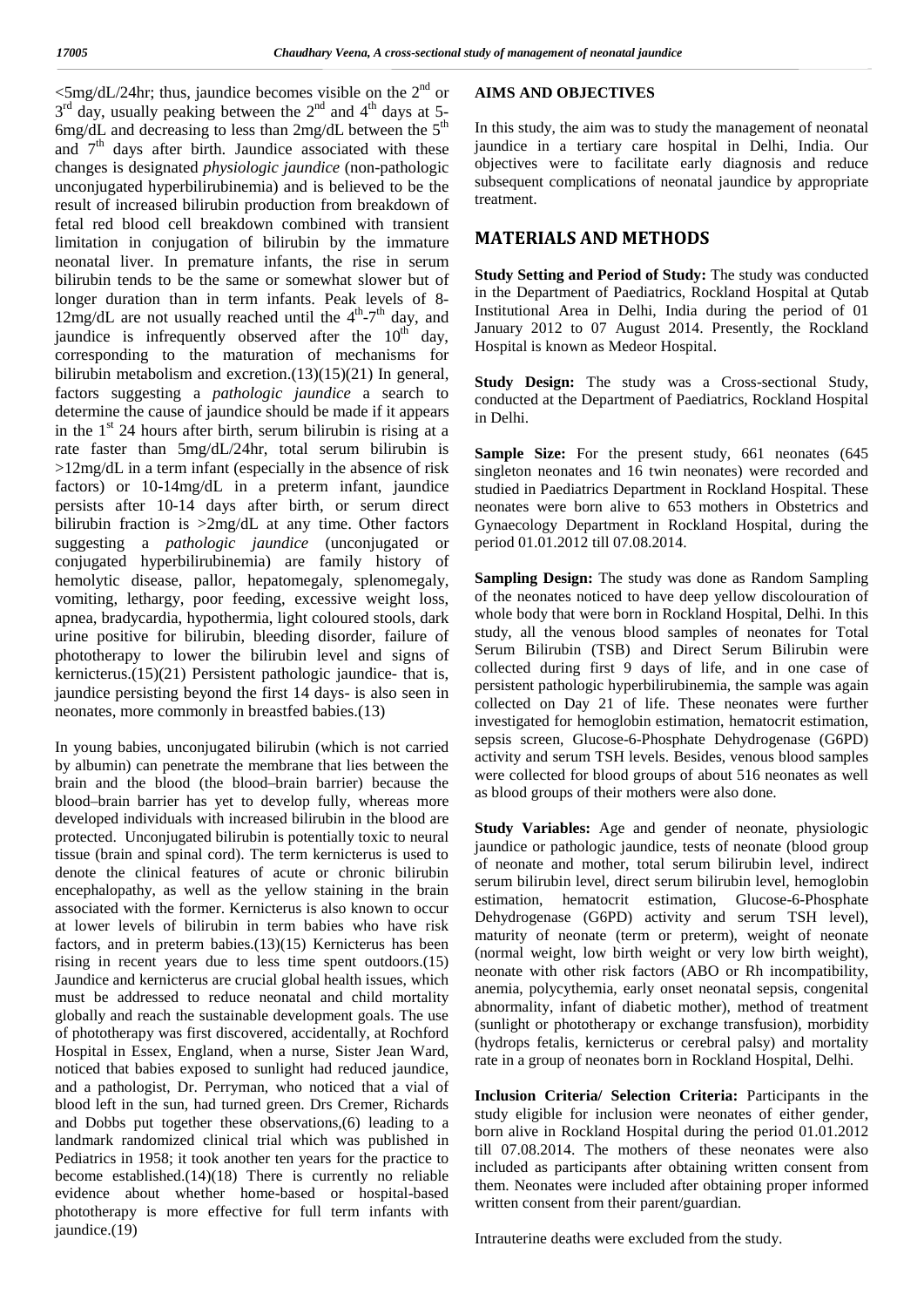There were 7 neonates (3 males and 4 females) born in Rockland Hospital, Delhi and on Day 1 of life, these neonates were referred to the higher center. These 7 neonates were as follows:

- PT (28-29weeks) / Female /SGA/Very LBW
- PT (29-30weeks) /Male/ SGA/LBW
- PT(31-32weeks)/Male/SGA/Extreme LBW (920grams)
- PT (32 weeks) / Female /SGA/ LBW
- Term / Male / AGA
- Term / Female / AGA
- Term / Female / AGA (born by VAVD)

The further outcome of these 7 neonates is not known. These were born to 2 primigravida mothers and 5 multigravida mothers by emergency caesarean delivery in 6 cases and ventouse assisted vaginal delivery (VAVD) in one case. These 7 neonates were excluded from the study.

**Study Characteristics:** In this study, 661 neonates born alive in Rockland Hospital during the period 01.01.2012 till 07.08.2014, were recorded and studied. The demographic information, history, physical examination, investigations and management in the patient's questionnaire were recorded. Neonates that satisfied the inclusion criteria were selected and the neonates who did not meet the inclusion criteria were excluded.

**Data Collection Methods and Tools:** Neonates' history and investigations information was collected in questionnaires and the data was collected and reported, and then statistical analysis of data was performed using SPSS software. The calculations of odd's ratios were done using MedCalc statistical Software and calculations of P values were done using QuickCalcs-Graphpad Software.

**Statistical Methods and Statistical Interpretation:** The Chi square test or Fisher's exact test was used to calculate the Two-tailed P values in our study. When presenting P values, it was helpful to use the asterisk rating system as well as quoting the P value:

 $P < 0.05^*$ , it is statistically significant,  $P < 0.01$  \*\* , it is very statistically significant, P <0.001\*\*\* , it is extremely statistically significant.

# **RESULTS AND OBSERVATIONS**

For the present cross-sectional study, 661 neonates (645 singleton neonates and 16 twin neonates) were recorded and studied in the Department of Paediatrics, Rockland Hospital at Qutab Institutional Area in Delhi, India during the period of 01 January 2012 to 07 August 2014. Presently, the Rockland Hospital is known as Medeor Hospital. These neonates were born alive to 653 mothers (42.88% primigravida and 57.12% multigravida) by caesarean delivery in 70.75% cases and by vaginal delivery in 29.25% cases, in Obstetrics and Gynaecology Department in Rockland Hospital, during the period 01.01.2012 till 07.08.2014.(4) Hence, more than 70% neonates were observed in hospital for more than 72 hours before discharge, and the remaining healthy neonates with no risk factors were discharged after 24 hours of observation in Rockland Hospital, Delhi. In our study, all the 661 neonates after discharge were followed up for progress of jaundice in

Paediatrics Out-Patient Department at Rockland Hospital, Delhi.

#### **The various 645 singleton neonates (356 males and 289 females) were as follows:**

|                  | Term, LGA and Macrosomia-9 males and 3 females |
|------------------|------------------------------------------------|
| Term, AGA and NW | - 299 males and 248 females                    |
|                  | Term, SGA and LBW - 12 males and 19 females    |
| PT, AGA and NW   | - 16 males and 07 females                      |
|                  | PT, AGA and LBW - 14 males and 10 females      |
|                  | PT, SGA and LBW - 06 males and 01 female       |
|                  | PT, SGA and VLBW - 00 male and 01 female       |

**The various 16 twins (9 males and 7 females) were as follows:**

| Term, AGA and NW  | $\sim 100$ km s $^{-1}$ | 1 male and 2 females  |
|-------------------|-------------------------|-----------------------|
| Term, SGA and LBW | $\sim 100$ km s $^{-1}$ | 4 males and 4 females |
| PT, AGA and NW    | $\sim$ 10 $\pm$         | 2 males only          |
| PT, AGA and LBW   | $\sim 100$              | 1 male and 1 female   |
| PT, SGA and LBW   |                         | - 1 male only         |

**Table 1. Table showing that the venous blood samples of 86 neonates with pathologic hyperbilirubinemia for serum bilirubin were collected during first 9 days of life, and in one case of persistent pathologic jaundice, the sample was again collected on Day 21 of life.**

| of<br>Age | with<br><b>Neonates</b> | with<br>$\frac{0}{0}$<br><b>Neonates</b> |
|-----------|-------------------------|------------------------------------------|
| baby      | pathologic jaundice     | pathologic jaundice                      |
| Day 1     | 01                      | 0.15%                                    |
| Day 2     | 05                      | 0.76%                                    |
| Day 3     | 20                      | 3.03%                                    |
| Day 4     | 12                      | 1.81%                                    |
| Day 5     | 17                      | 2.57%                                    |
| Day 6     | 15                      | 2.27%                                    |
| Day 7     | 09                      | 1.36%                                    |
| Day 8     | 05                      | 0.76%                                    |
| Day 9     | 02                      | 0.30%                                    |
| Day 21    | 01 Repeat neonate       | --                                       |
| Total     | 86 neonates             | 13.01%                                   |

Total Serum Bilirubin was calculated by adding Serum Indirect Bilirubin and Serum Direct Bilirubin. Normal values of Bilirubin are as follows:

Total Serum Bilirubin  $= 0.3$  to 1.0 mg/dL Serum Direct Bilirubin =  $0.1$  to  $0.3$  mg/dL Serum Indirect Bilirubin =  $0.2$  to  $0.7$  mg/dL

**Table 2. Table showing a comparison of prevalence of jaundice in a group of 661 neonates born in Rockland Hospital, Delhi**

| Age at which neonates<br>were diagnosed | Physiologic<br>Jaundice | Pathologic<br>jaundice | Total |
|-----------------------------------------|-------------------------|------------------------|-------|
| $1-7$ days                              | 575                     | 79                     | 654   |
| 8-28days                                | 000                     |                        | 007   |
| Total                                   | 575                     | 86                     | 661   |

Hyperbilirubinemia is a higher-than-normal level of bilirubin in the blood. In our study, the results showed that the Total Serum Bilirubin was more than 2 mg/dL and the Serum Direct Bilirubin level was less than 2 mg/dL, in all the 661 neonates. Thus, in our study of 661 neonates, the results showed that almost all neonates had transient unconjugated

hyperbilirubinemia in the neonatal period. In our study, about 575 neonates had physiologic jaundice (non-pathologic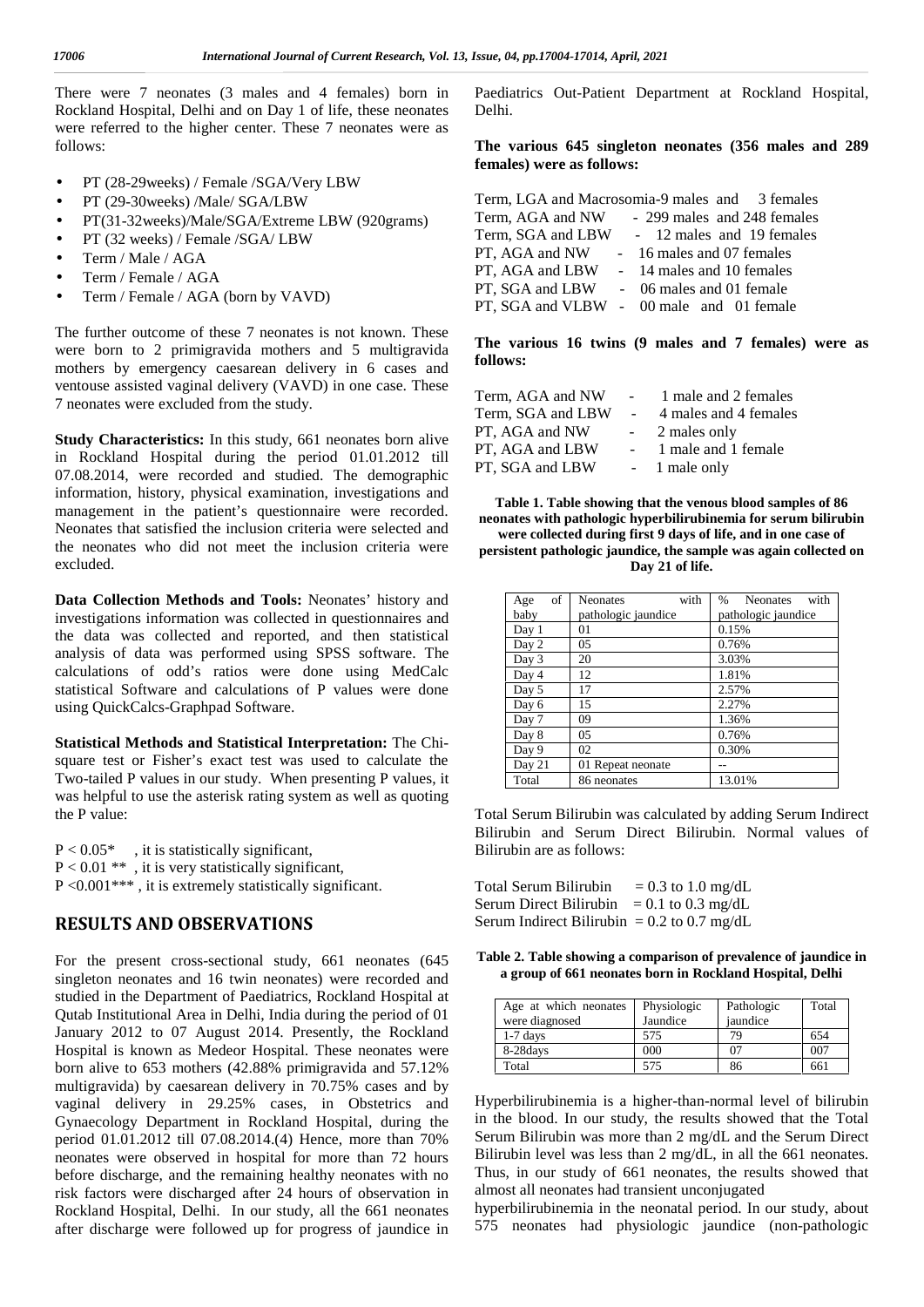unconjugated hyperbilirubinemia) and about 86 neonates had pathologic indirect hyperbilirubinemia. In this study in Table 2, it is evident that almost all neonates with physiologic jaundice and about 90.70% (78) neonates with pathologic jaundice were diagnosed from Day 2 till Day 7 of life. Besides, one neonate was diagnosed with pathologic jaundice on Day 1 of life. In the Table 2, the two-tailed P value was less than 0.0001\*\*\*, in the Fisher's exact test. By conventional criteria, the association between rows and columns was considered to be extremely statistically significant. Hence neonates should be routinely followed for progress of jaundice in the first week of life.

### **The various TSB levels of the 86 neonates with pathologic indirect hyperbilirubinemia were as follows:**

**12 mg/dL-12.99mg/dL**- 10 neonates were as follows: Term/Male/AGA/NNH/EONS Term/Male/AGA/NNH/EONS Term/Male/AGA/NNH/EONS/Inc Term/Male/AGA/NNH/EONS/Severe anemia /Inc Term/Female/LBW/SGA/NNH/EONS/Polycythemia Term/Male/AGA/NNH/Inc/(TSH on day2-11.19mIU/L) PT/Male/LBW/NNH PT/Twin/Male/LBW/SGA/NNH/EONS PT/Male/LBW/NNH/EONS PT/Female/LBW/NNH/EONS

**13 mg/dL-13.99mg/dL**- 8 neonates were as follows: Term/Female/AGA /NNH/EONS -3 neonates Term/Male/AGA/NNH/EONS/Inc Term/Male/AGA/NNH/EONS Term/Female/AGA /NNH PT/Male/LBW/NNH/EONS PT/Female/VLBW/SGA/NNH/EONS/Polycythemia/ (TSH on day5-13.4 mIU/L)

**14 mg/dL-14.99mg/dL**- 8 neonates were as follows: Term/Male/AGA/NNH/EONS Term/Male/AGA/NNH/EONS Term/Male/AGA/NNH/IDM Term/Female/AGA/NNH Term/Female/AGA/NNH/Inc Term/Female/AGA/NNH/EONS/Inc PT/Male/NW/AGA/NNH/EONS/Inc PT/Male/NW/NNH/EONS

**15 mg/dL-15.99mg/dL**- 13 neonates were as follows: Term/Male/AGA /NNH/EONS/IDM Term/Male/AGA /NNH/EONS/IDM Term/Male/AGA /NNH/Inc Term/Male/AGA /NNH Term/Male/AGA /NNH Term/Female/AGA/NNH/EONS Term/Female/AGA/NNH/EONS Term/Female/AGA/NNH/EONS/(TSHon day7-13.11 mIU/L) Term/Female/AGA/NNH PT/Male/NW/NNH/EONS PT/Male/LBW/NNH/EONS/VSD/Inc PT/Female/NW/NNH/EONS/Mild anemia/ (TSHday9-10.5 mIU/L) PT/Female/LBW/NNH/EONS

**16 mg/dL-16.99mg/dL**- 15 neonates were as follows: Term/Male/AGA/NNH/EONS -4 neonates

Term/Male/AGA/NNH/EONS/Inc Term/Male/AGA/NNH/IDM/EONS/Inc/MMC (Sacral Meningomyelocele-size about 45 mm X 38 mm) Term/Male/AGA/NNH/IDM/EONS/Inc Term/Male/AGA/NNH/IDM Term/Male/AGA/NNH/Inc Term/Male/AGA/NNH Term/Female/AGA/NNH Term/Female/AGA/NNH/EONS/IDM Term/Female/LBW/SGA/NNH/EONS PT/Male/LBW/NNH/EONS/VSD/(TSHday9-10.5 mIU/L)/Inc PT/Female/LBW/SGA/NNH/EONS

**17 mg/dL-17.99mg/dL**- 10 neonates were as follows: Term/Male/AGA/NNH/EONS -2 neonates Term/Male/LGA/Macrosomia/NNH/IDM/Inc Term/Male/AGA/NNH Term/Female/AGA /NNH/IDM/Inc Term/Female/AGA /NNH/EONS Term/Female/AGA /NNH/EONS/Inc PT/Male/NW /NNH/EONS/Inc PT/Male/LBW /SGA/NNH/EONS/Polycythemia PT/Male/LBW/NNH/EONS/Left Congenital Talipes Equinovarus (CTEV) /Inc

**18 mg/dL-18.99mg/dL**- 12 neonates were as follows: Term/Male/AGA/NNH/EONS/Inc -2 neonates Term/Female/AGA/NNH/EONS/Inc -2 neonates Term/Female/AGA/NNH/EONS -2 neonates Term/Male/AGA/NNH/EONS/(TSH on day 3-15.1 mIU/L) Term/Male/AGA/NNH/EONS Term/Male/AGA/NNH/EONS/IDM Term/Female/AGA/NNH/EONS/Inc/Mild anemia Term/Female/LBW/SGA/NNH/EONS PT/Male/NW/NNH/EONS

**19 mg/dL-19.99mg/dL**- 2 neonates were as follows: Term/Male/AGA/NNH/EONS PT/Female/NW/AGA/NNH/EONS/Polycythemia

**20 mg/dL-20.99mg/dL**- 1 neonate was as follows: Term/Female/AGA/NNH/EONS/Inc

**21 mg/dL-21.99mg/dL**- 1 neonate was as follows: Term/Female/AGA/NNH/EONS

**22 mg/dL-22.99mg/dL**- 1 neonate was as follows: Term/Female/AGA /NNH/EONS/Inc

**23 mg/dL-23.99mg/dL**- 2 neonates were as follows: Term/Male/AGA/NNH/EONS/IDM/Inc PT/Male/LBW/NNH/EONS/Inc/(TSH on day6-11.6mIU/L)

**24 mg/dL-24.99mg/dL**- 2 neonates were as follows: PT/Male/NW/NNH/EONS/IDM/Inc PT/Male/NW/AGA/NNH/EONS/Polycythemia (Day5-TSB-24.2 mg/dL, discharged after 3 days of phototherapy) and later again admitted for Persistent NNH (Day21-TSB-24.66 mg/dL, discharged after 3 days of phototherapy)

**25 mg/dL-25.99mg/dL** - 1 neonate was as follows: Term/Female/AGA/NNH/EONS/Inc In the present study, it is evident that the physiologic jaundice was seen in 86.99% (575) neonates {47.35% (313) males and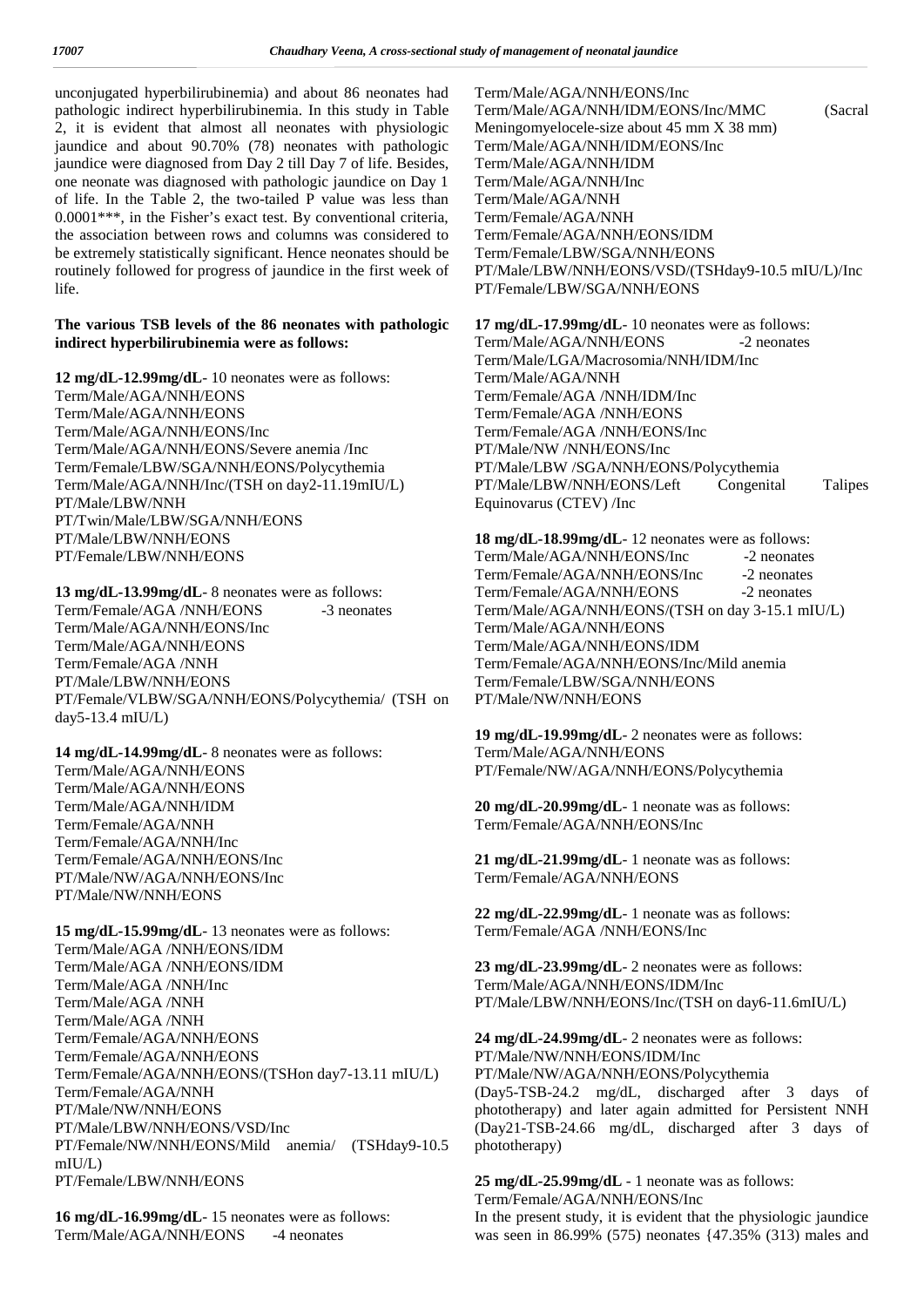39.64% (262) females} and pathologic indirect hyperbilirubinemia was seen in 13.01% (86) neonates {7.87% (52) males and 5.14% (34) females}. The two-tailed P value was less than  $0.0001***$ , in the Chi-square test. By conventional criteria, this difference was considered to be extremely statistically significant. Among these 13.01% (86) neonates with pathologic indirect hyperbilirubinemia, about 9.68% (64) neonates had TSB between 12mg/dL to 17.99mg/dL and 3.33% (22) neonates had TSB between 18mg/dL to 26mg/dL. All the neonates with TSB more than 18mg/dL were also associated with early onset neonatal sepsis. In the present study, a late preterm neonate was again admitted on Day 21 of life, for persistent pathologic indirect hyperbilirubinemia.





**Figure 1. Pie diagram showing prevalence of jaundice in a group of 661 neonates born in Rockland Hospital, Delhi**



**Figure 2. Pie diagram showing a comparison of prevalence of jaundice in term and preterm neonates in a group of 661 neonates born in Rockland Hospital, Delhi.**

In the present study, it is evident that the physiologic jaundice was seen in 81.24% (537) term neonates (284 singleton males, 05 twin males, 6 twin females and 242 singleton females) and 5.75% (38) preterm neonates (21 singleton males, 13 singleton females, 1 twin female and 03 twin males). In the present study, it is also evident that the pathologic indirect hyperbilirubinemia was seen in 9.68% (64) term neonates (36 singleton males and 28 singleton females) and 3.33% (22) preterm neonates (15 singleton males, 6 singleton females and 01 twin male).

In the Table 3, the odd's ratio was 4.8577. The two-tailed P value was less than 0.0001\*\*\*, in the Fisher's exact test. The association between rows (term and preterm neonates) and columns (neonates with physiologic jaundice and neonates with pathologic indirect hyperbilirubinemia) was considered to be extremely statistically significant. Thus, in our study, preterm gestation showed a strong association with pathologic indirect hyperbilirubinemia.

| Table 3: Table showing a comparison of prevalence of jaundice in |
|------------------------------------------------------------------|
| term and preterm neonates in a group of 661 neonates born in     |
| Rockland Hospital, Delhi                                         |

| Neonates | Physiologic  | Pathologic Indirect | Total |
|----------|--------------|---------------------|-------|
|          | Jaundice     | Hyperbilirubinemia  |       |
| Term     | 537 (81.24%) | 064(09.68%)         | 601   |
| Preterm  | 038 (05.75%) | 022(03.33%)         | 060   |
| Total    | 575 (86.99%) | 086 (13.01%)        | 661   |

**Table 4. Table showing a comparison of prevalence of jaundice in neonates with weight≥2.5kg and neonates with weight less than 2.5kg in a group of 661 neonates born in Rockland Hospital, Delhi.**

| <b>Neonates</b>                        | Physiologic<br>Jaundice | Pathologic Indirect<br>Hyperbilirubinemia | Total |
|----------------------------------------|-------------------------|-------------------------------------------|-------|
| Weight 2.5kg                           | 517                     | 070                                       | 587   |
| Weight $\langle 2.5 \text{kg} \rangle$ | 058                     | 016                                       | 074   |
| Total                                  | 575                     | 086                                       | 661   |

In the Table 4, the odd's ratio was 2.0374, the two-tailed P value equals 0.0268\* in the Fisher's exact test. The association between rows (neonates with weight≥2.5kg and neonates with weight less than 2.5kg) and columns (neonates with physiologic jaundice and neonates with pathologic indirect hyperbilirubinemia) was considered to be statistically significant. Thus, in our study, low birth weight (LBW) and very low birth weight (VLBW) neonates showed a strong association with pathologic indirect hyperbilirubinemia.

#### **Management of Neonatal Jaundice was done as follows:**

- Physiological **j**aundice in newborns was transient and dissipated without medical intervention. Sunbathing was advised in all cases of physiologic jaundice.
- $\parallel$  In pathologic jaundice cases when serum bilirubin levels were greater than 12 mg/dL, infant was treated with single surface or double surface phototherapy, depending on the infant's age and prematurity status. No neonate required exchange transfusion. No neonate needed liver transplantation. Bilirubin count is also lowered through excretion — bowel movements and urination —so frequent and effective feedings were vital measures to decrease jaundice in infants.

### **Management of Risk factors associated with Neonatal Jaundice is as follows:**

**Table 5. Table showing a comparison of prevalence of jaundice in neonates with early onset sepsis and neonates with no sepsis in a group of 661 neonates born in Rockland Hospital, Delhi.**

| <b>Neonates</b> | Physiologic | Pathologic Indirect | Total |
|-----------------|-------------|---------------------|-------|
|                 | Jaundice    | Hyperbilirubinemia  |       |
| No sepsis       | 447         | 017                 | 464   |
| Early onset     | 128         | 069                 | 197   |
| neonatal sepsis |             |                     |       |
| Total           | 575         | 086                 | 661   |

In our study, the neonates with perinatal asphyxia, prolonged rupture of membranes (PROM), meconium stained amniotic fluid or neonates with sepsis screen positive (increased total leucocyte count, culture of blood or other body fluids positive for pathogenic bacteria growth, C Reactive protein (CRP) positive, etc.) were treated as early onset neonatal sepsis. In the Table 5, the odd's ratio was 14.1742 and the two-tailed P value was less than 0.0001\*\*\* in the Fisher's exact test. The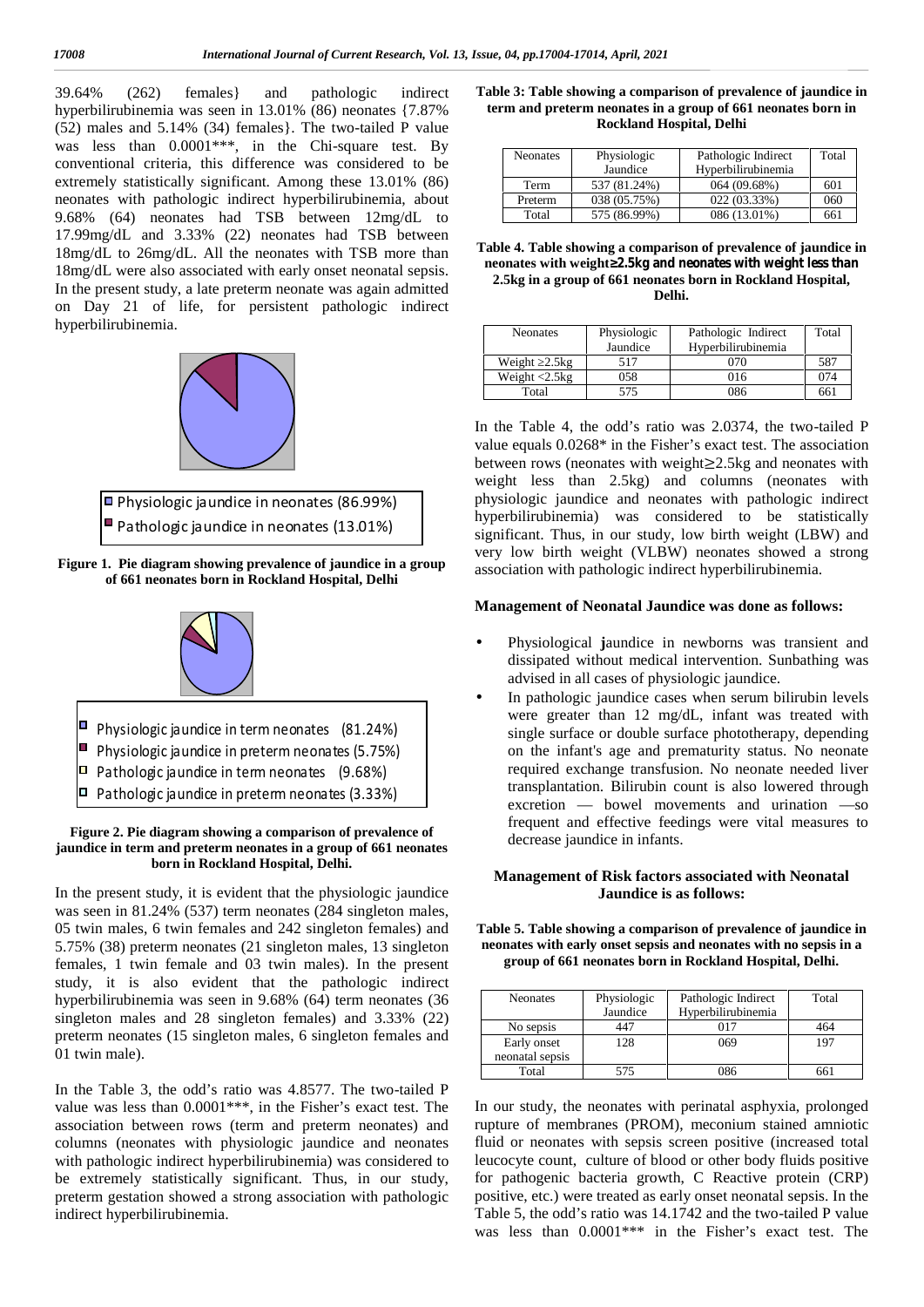association between rows (neonates with no sepsis and neonates with early onset sepsis) and columns (neonates with physiologic jaundice and neonates with pathologic indirect hyperbilirubinemia) was considered to be extremely statistically significant. All the neonates with TSB more than 18mg/dL were also associated with early onset neonatal sepsis, in our study. Thus, in our study, early onset neonatal sepsis showed a strong association with pathologic indirect hyperbilirubinemia. All the neonates with sepsis were treated by appropriate antibiotics, in our study.

Neonatal polycythemia is defined as a central hemoglobin or hematocrit exceeeding 2 standard deviations (SD) above the normal value for gestational and postnatal age. A full-term infant was considered to have polycythemia when the hemoglobin concentration was ≥22g/dL or haemocrit was  $≥65\%$ . (16)

In the Table 6, the odd's ratio was 7.0370. The two-tailed P value equals 0.0049\*\*, in the Chi-square test. The association between rows (neonates with polycythemia and neonates with no polycythemia) and columns (neonates with physiologic jaundice and neonates with pathologic indirect hyperbilirubinemia) was considered to be very statistically significant. All the neonates with polycythemia were also associated with early onset neonatal sepsis, in our study. Thus, in our study, neonates with polycythemia showed a strong association with pathologic indirect hyperbilirubinemia. None of the neonates with polycythemia was treated by partial exchange in our study.

#### **Table 6. Table showing a comparison of prevalence of jaundice in neonates with polycythemia and neonates with no polycythemia in Rockland Hospital, Delhi.**

| <b>Neonates</b> | Physiologi<br>c Jaundice | Pathologic indirect<br>hyperbilirubinemia | Total |
|-----------------|--------------------------|-------------------------------------------|-------|
| No polycythemia | 570                      |                                           | 651   |
| Polycythemia    | 005                      | 05                                        | 010   |
| present         |                          |                                           |       |
| Total           | 575                      |                                           | 661   |

**Table 7: Table showing a comparison of prevalence of jaundice in neonates born to mothers with no diabetes and neonates born to mothers with diabetes in Rockland Hospital, Delhi.**

| Mothers      | Neonates with | Neonates with       | Total |
|--------------|---------------|---------------------|-------|
|              | Physiologic   | Pathologic Indirect |       |
|              | Jaundice      | Hyperbilirubinemia  |       |
| Mothers with | 546           | 074                 | 620   |
| no diabetes  |               |                     |       |
| Mothers with | 029           | 012                 | 041   |
| diabetes     |               |                     |       |
| Total        | 575           | 186                 | 66    |

In the Table 7, the odd's ratio was 3.0531 and the two-tailed P value equals 0.0036\*\* in the Fisher's exact test. The association between rows (mothers with no diabetes and mothers with diabetes) and columns (neonates with physiologic jaundice and neonates with pathologic indirect hyperbilirubinemia) was considered to be very statistically significant. About 8 neonates of mothers with diabetes were also associated with early onset neonatal sepsis, in our study. Thus, in our study, neonates of mothers with diabetes showed a strong association with pathologic indirect hyperbilirubinemia. All the neonates of diabetic mothers were closely monitored for hypoglycemia, in our study.

| Table 8. Table showing a comparison of prevalence of jaundice in |  |
|------------------------------------------------------------------|--|
| neonates with serum TSH 10mIU/L and neonates with serum          |  |
| TSH less than 10mIU/L in Rockland Hospital, Delhi.               |  |

| Neonates with Serum<br>TSH value after Day 1 | Physiologic<br>Jaundice | Pathologic<br>iaundice | Total |
|----------------------------------------------|-------------------------|------------------------|-------|
| Serum TSH<10mIU/L                            | 196                     |                        |       |
| Serum TSH 10mIU/L                            | 084                     |                        | 091   |
| Total                                        | 280                     |                        | 366   |

In our study, at birth, there was an acute increase of TSH with peak serum concentrations reaching 70-160mIU/L in few term and preterm infants. A rapid decline to less than 10mIU/L was seen in most neonates over the next 7 days, in our study. There was no case of congenital hypothyroidism, in our study. About 6 neonates with Serum TSH≥10mIU/L were also associated with early onset neonatal sepsis, in our study.

The serum TSH levels were less than 16mIU/mL in all the neonates with pathologic jaundice in our study. In the Table 8, the odd's ratio was 0.2068 and the two-tailed P value was less than 0.0001\*\*\*, in the Fisher's exact test. The association between rows (neonates with serum TSH<10mIU/L and neonates with serum TSH≥10mIU/L) and columns (neonates with physiologic jaundice and neonates with pathologic jaundice) was considered to be extremely statistically significant. Thus, in our study, neonates with Serum TSH≥10mIU/L showed a strong association with pathologic indirect hyperbilirubinemia. None of the neonates with Serum TSH≥10mIU/L was given thyroxine therapy.

**Table 9. Table showing a comparison of prevalence of jaundice in neonates with congenital abnormality and neonates with no congenital abnormality in a group of 661 neonates born in Rockland Hospital, Delhi.**

| <b>Neonates</b>        | Physiologic | Pathologic | Total |
|------------------------|-------------|------------|-------|
|                        | Jaundice    | jaundice   |       |
| No congenital          | 570         | 82         | 652   |
| abnormality            |             |            |       |
| Congenital abnormality | 005         | 04         | 009   |
| present                |             |            |       |
| Total                  | 575         | 86         | 661   |

In the Table 9, the odd's ratio was 5.5609 and the two-tailed P value equals 0.0201\* in the Fisher's exact test. The association between rows (neonates with congenital abnormality and neonates with no congenital abnormality) and columns (neonates with physiologic jaundice and neonates with pathologic jaundice) was considered to be statistically significant. All the neonates with congenital abnormality were also associated with early onset neonatal sepsis, in our study. All the neonates with sepsis were treated by appropriate antibiotics, in our study.

**Table 10. Table showing a comparison of prevalence of jaundice in neonates with compatible blood groups and neonates with incompatible blood groups in a group of 516 neonates born in Rockland Hospital, Delhi.**

| <b>Neonates</b> | Physiologic<br>Jaundice | Pathologic Indirect<br>Hyperbilirubinemia | Total |
|-----------------|-------------------------|-------------------------------------------|-------|
| Compatible      | 284                     | 056                                       | 340   |
| blood groups    |                         |                                           |       |
| ABO/Rh          | 146                     | 030                                       | 176   |
| incompatibility |                         |                                           |       |
| Total           | 430                     | 086                                       | 516   |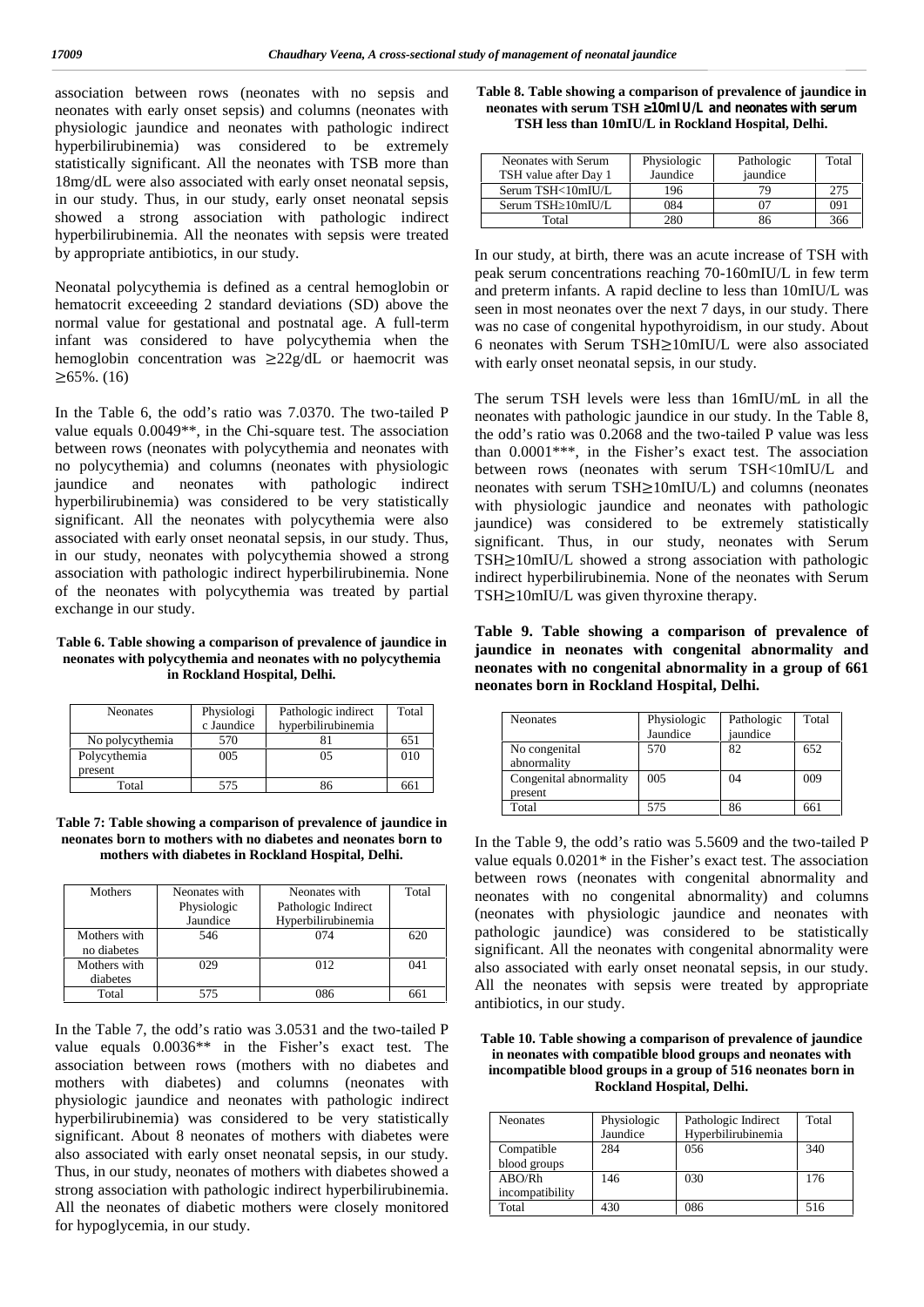In the Table 10, the odd's ratio was 1.0421 and the two-tailed P value equals 0.9011 in the Fisher's exact test. The association between rows (neonates with compatible blood groups and neonates with incompatible blood groups) and columns (neonates with physiologic jaundice and neonates with pathologic indirect hyperbilirubinemia) was considered to be not statistically significant.(5) There were about 145 neonates with physiologic jaundice, whose blood groups were not done, so these 145 neonates were excluded from this study. This study shows that the association of pathologic jaundice with neonates with ABO or Rh incompatibility was considered to be not statistically significant, in our study. The risk of initial sensitization of Rh-negative mothers was reduced to zero by the routine administration of Rh-immunoglobulin (RhoGAM) to all mothers at risk for Rh alloimmunization, since there was no case of pathologic jaundice with Rh incompatibility, in our study.

#### **Table 11. Table showing a comparison of prevalence of jaundice in neonates with anemia and neonates with no anemia in Rockland Hospital, Delhi**

| <b>Neonates</b> | Physiologic<br>Jaundice | Pathologic<br>jaundice | Total |
|-----------------|-------------------------|------------------------|-------|
| Anemia          | 015                     | 03                     | 018   |
| No anemia       | 560                     | 83                     | 643   |
| Total           | 575                     | 86                     | 661   |

In the Table 11, the odd's ratio was 1.3494 and the two-tailed P value equals 0.7184 in the Fisher's exact test. The association between rows (neonates with anemia and neonates with no anemia) and columns (neonates with physiologic jaundice and neonates with pathologic jaundice) was considered to be not statistically significant, in this study. This shows that the association of pathologic jaundice with neonates with anemia was considered to be not statistically significant, in our study. The neonates with mild anemia were given oral iron therapy and there was one case of neonate with severe anemia who was given packed RBC transfusion, in our study.

**Glucose-6-Phosphate Dehydrogenase (G6PD) activity:** In the present study, the Glucose-6-Phosphate Dehydrogenase (G6PD) activity was normal in all the 86 neonates of Pathologic Indirect Hyperbilirubinemia and 214 neonates with physiologic jaundice. Remaining neonates with physiologic jaundice were not tested for Dehydrogenase (G6PD) activity. In our study, no neonate had a family history of G6PD deficiency. The two-tailed P value was less than 0.0001\*\*\*, in the Chi-square test. By conventional criteria, this difference was considered to be extremely statistically significant.

**Morbidity and mortality rate**: In the present study, no neonate discharged from Rockland Hospital was reported to have hydrops foetalis, kernicterus or cerebral palsy during admission or on follow up. The two-tailed P value was less than 0.0001\*\*\*, in the Chi-square test. By conventional criteria, this difference was considered to be extremely statistically significant. Besides, the neonatal mortality rate (NMR) was zero during the period 01.01.2012 till 07.08.2014, in the Paediatrics Department in Rockland Hospital, Delhi, India. The two-tailed P value was less than 0.0001\*\*\*, in the Chi-square test. By conventional criteria, this difference was considered to be extremely statistically significant.

# **DISCUSSION**

For the present cross-sectional study, 661 neonates (645 singleton neonates and 16 twin neonates) were recorded and studied in the Department of Paediatrics, Rockland Hospital at Qutab Institutional Area in Delhi, India during the period of 01 January 2012 to 07 August 2014. Presently, the Rockland Hospital is known as Medeor Hospital. These neonates were born alive to 653 mothers (42.88% primigravida and 57.12% multigravida) by caesarean delivery in 70.75% cases and by vaginal delivery in 29.25% cases, in Obstetrics and Gynaecology Department in Rockland Hospital, during the period 01.01.2012 till 07.08.2014.(4) In our cross-sectional study of 661 neonates, the results showed that almost all neonates had transient unconjugated hyperbilirubinemia in the neonatal period, with more than ninety percent affected during their first week of life. The prevalence of physiologic jaundice in neonates was 86.99% (81.24% in term neonates and 5.75% in preterm neonates) and the prevalence of pathologic indirect hyperbilirubinemia in neonates was 13.01% (9.68% in term neonates and 3.33% in preterm neonates). Among these 13.01% neonates with pathologic indirect hyperbilirubinemia, about 9.68% neonates had TSB between 12mg/dL to 17.99mg/dL and 3.33% neonates had TSB between 18mg/dL to 26mg/dL. Physiological jaundice in newborns was transient and dissipated without medical intervention. Sunbathing was advised in all cases of physiologic jaundice. Bilirubin count is also lowered through excretion — bowel movements and urination —so frequent and effective feedings were vital measures to decrease jaundice in infants. In pathologic jaundice cases when serum bilirubin levels were greater than 12 mg/dL, infant was treated with single surface or double surface phototherapy, on the infant's age and prematurity status. In our study, all the neonates with TSB more than 18mg/dL were also associated with early onset neonatal sepsis, so they were given antibiotics, phototherapy and other supportive treatment. No neonate with jaundice required exchange transfusion or liver transplantation. In our study, no neonate discharged from Rockland Hospital was reported to have hydrops foetalis, kernicterus or cerebral palsy during admission or on follow up. Besides, the Neonatal Mortality Rate was zero, in our study.

#### **Following references support our observations:**

- Almost all hyperbilirubinemia in the immediate neonatal period is unconjugated. Physiologic hyperbilirubinemia occurs in almost all neonates. Shorter neonatal RBC life span increases bilirubin production; deficient conjugation due to the deficiency of UGT decreases clearance; and low bacterial levels in the intestine combined with increased hydrolysis of conjugated bilirubin increase enterohepatic circulation. Bilirubin levels can rise up to 18 mg/dL by 3 to 4 days of life (7 days in Asian infants) and fall thereafter. Physiologic jaundice generally lasts less than seven days. The condition affects over half of babies in the first week of life. Of babies that are born early about 80% are affected.(21)
- Transient neonatal jaundice is one of the most common conditions occurring in newborns (children under 28 days of age) with more than eighty percent affected during their first week of life.(17)
- Jaundice is observed during the  $1<sup>st</sup>$  week after birth in approximately 60% of term infants and 80% of preterm infants.(13)(15)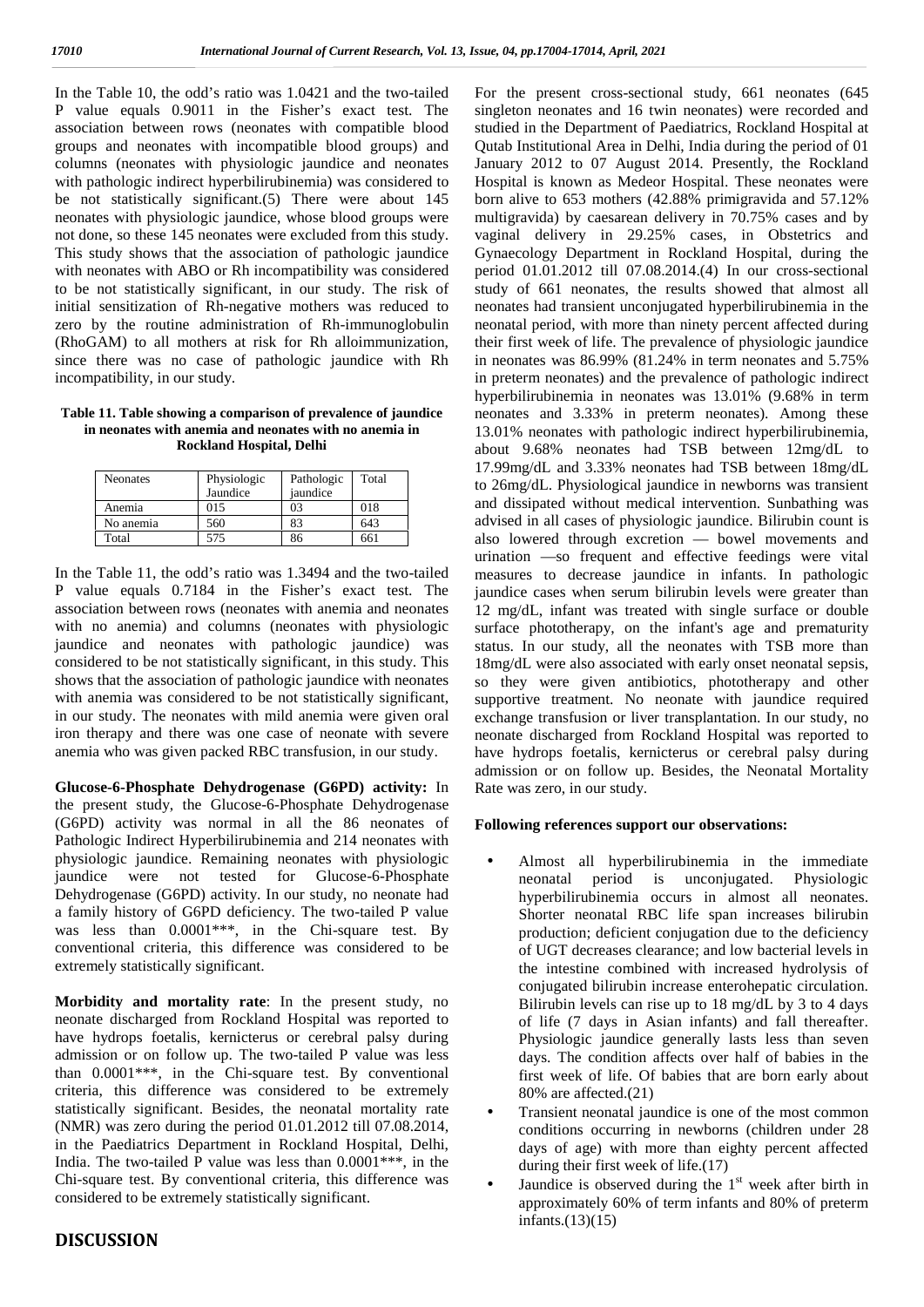- The prevalence of neonatal jaundice in healthy term babies at National District Hospital in Bloemfontein was 55.2%. Although 52% of sampled infants had jaundice on the Bilicheck<sup>®</sup> meter, only 17% appeared clinically jaundiced. The consequence of a missed diagnosis and delayed treatment may cause serious morbidity (kernicterus).(3)
- The incidence of neonatal hyperbilirubinemia in a retrospective study done in a tertiary care hospital was 13.47%. Preterm gestation showed a strong association with neonatal hyperbilirubinemia.(28)
- The neonatal morbidity was studied in 7015 neonates born at the All India Institute of Medical Sciences Hospital, New Delhi. Neonatal hyperbilirubinemia occurred in 5.9 per cent, most of whom were premature.(29)
- Hyperbilirubinemia is a common and, in most cases, benign problem in neonates. Overall, 6-7% of full term infants have indirect bilirubin levels >13mg/dL, and  $\langle 3\%$  have levels  $>15$ mg/dL.(15)
- A blood type incompatibility between the mother and baby is also a reason to track the newborn's jaundice more closely. This exists when a mother has the blood type O (and therefore has antibodies against A and B cells) and her newborn is of blood type A or B. This *may* cause the newborn's red blood cells to break down more quickly due to maternal antibodies that have leaked into the baby's bloodstream. A blood type incompatibility also exists if the mother has Rh (Rhesus) factor negative blood type and the newborn is Rh factor positive. This had been a common cause of severe neonatal jaundice, but is now very uncommon because Rh immune globulin (Rhogham) is given to mothers at risk before delivery.(8)
- Alloimune hemolytic disease from RhD antigen incompatibility is approximately 3 times more common among whites than among blacks, because of differences in Rh allele frequency. Indirect-reacting bilirubin content rises rapidly to high levels in the  $1<sup>st</sup>$  6-12 hour of life. The risk of initial sensitization of Rh negative mothers has been reduced to less than 0.1% by the routine administration of Rh-immunoglobulin (RhoGAM) to all mothers at risk for Rh alloimmunization.(16)
- In about a third of all ABO incompatible pregnancies maternal IgG anti-A or IgG anti-B antibodies pass through the placenta to the fetal circulation leading to a weakly positive direct Coombs test for the neonate's blood. However, ABO HDN is generally mild and short-lived and only occasionally severe because: (1) IgG anti-A (or IgG anti-B) antibodies that enter the fetal circulation from the mother find A (or B) antigens on many different fetal cell types, leaving fewer antibodies available for binding onto fetal red blood cells. (2) Fetal RBC surface A and B antigens are not fully developed during gestation and so there are a smaller number of antigenic sites on fetal RBCs.(2)
- In a study, majority of new-borns with ABO incompatibility, developed hyperbilirubinemia between 3-5 days. It shows, hemolytic disease due to ABO incompatibility, becomes severe in presence of aggravating conditions or with risk factor. Hyperbilirubinemia due to ABO incompatibility resolves naturally in most cases (56%), as there is very

mild hemolysis. In cases, who required treatment, most of them were cured only by phototherapy (43%).(24)

- In a cross-sectional study, about 200 mothers and neonates were examined. Our findings depicted that mother's WBC, Hb, PLT, and gestational age were associated with jaundice ( $P < 0.05$ ). Furthermore, there were significant relationships between different degrees of bilirubin with TSH, T4 levels and G6PD ( $P < 0.05$ ). In fact, TSH, T4 levels and G6PD were found to be linked to neonatal hyperbilirubinemia. The risk factors for jaundice in our study population comprise some predisposing factors such as WBC, Hb, PLT, gestational age, TSH, and T4 levels, as well as G6PD. Neonates at risk of jaundice are linked to some maternal and neonatal factors that can provide necessary interventions to reduce the burden of the disease. Therefore, identification of associated factors can facilitate early diagnosis, and reduce subsequent complications.(20)
- The tragedy of occurrence of kernicterus is compounded by the fact that, if newborn jaundice and neonatal hyperbilirubinemia are detected early, kernicterus is completely preventable. All newborn infants are at risk for newborn jaundice, which when unmonitored or untreated can progress to excessive bilirubin levels.(27)
- In a retrospective study on 1020 patients admitted at a hospital during one year period 1st January 2012–31st December 2012, in 260 there was a diagnosis of indirect hyperbilirubinemia, associated pathology consisted of urinary tract infection in 15 cases, piodermatitis in 12, otitis media in 7, acute diarrhea in 14 cases and severe dehydration in 9 cases. Only one case complicated with kernicterus.(9)
- Neurotoxicity is the major consequence of neonatal hyperbilirubinemia. An acute encephalopathy can be followed by a variety of neurologic impairments, including cerebral palsy and sensorimotor deficits; cognition is usually spared. Kernicterus is the most severe form of neurotoxicity. Although it is now rare, kernicterus still occurs and can nearly always be prevented.(21)
- Common complications of preterm birth are high rates of respiratory distress syndrome, sepsis, periventricular leucomalacia, seizures, intraventricular hemorrhage, cerebral palsy, infections, pathologic jaundice, kernicterus, hypoxic ischemic encephalopathy, and visual and hearing problems. Complications of preterm birth were the leading cause of death in children younger than 5 years of age globally in 2016, accounting for approximately 16% of all deaths, and 35% of deaths among newborn babies. Preterm neonates who survive are at greater risk of a range of short-term and long-term morbidities.(32)
- Preterm birth is the most common cause of death among infants worldwide. Complications from preterm births resulted in 0.81 million deaths in 2015 down from 1.57 million in 1990.(10) The chance of survival at 22 weeks is about 6%, while at 23 weeks it is 26%, 24 weeks 55% and 25 weeks about 72%. The chances of survival without any long-term difficulties are lower.(13) Approximately 0.5% of births are extremely early periviable births, and these account for most of the deaths.(10)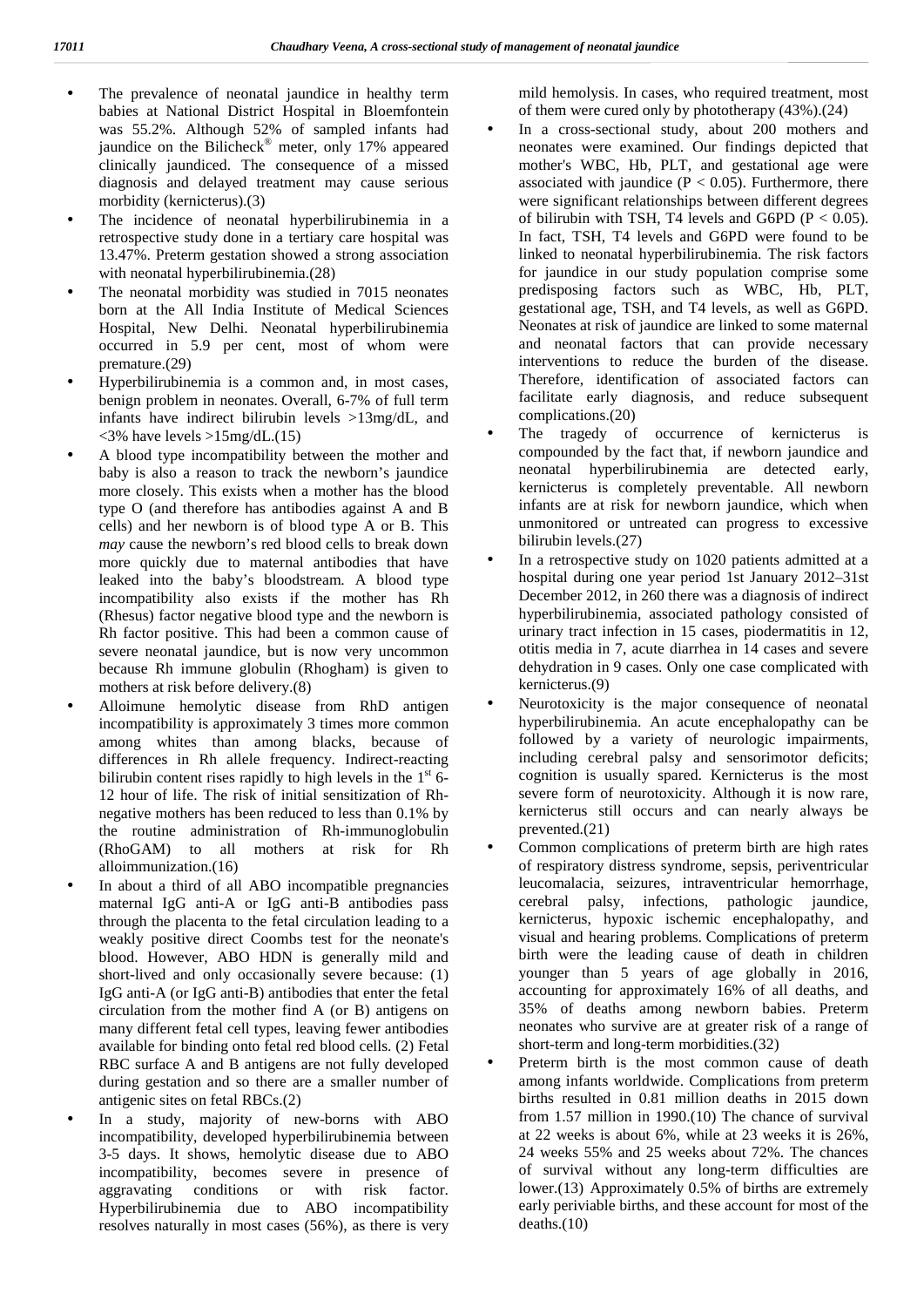- Survival rates have greatly improved in recent years for infants of borderline viability; however, these infants remain at risk of developing a wide array of complications, not only in the neonatal unit, but also in the long term. Morbidity is inversely related to gestational age; however, there is no gestational age, including term that is wholly exempt. Neurodevelopmental disabilities and recurrent health problems take a toll in early childhood. Subsequently hidden disabilities such as school difficulties and behavioural problems become apparent and persist into adolescence.(25)
- By pathologic criteria, kernicterus develops in 30% of infants (all gestational ages) with untreated hemolytic disease and bilirubin levels >25-30 mg/dL. The incidence at autopsy in hyperbilirubinemic preterm infants is 2-16%.(15)
- Babies with neonatal jaundice may be treated with colored light called phototherapy, which works by changing trans-bilirubin into the water-soluble cis bilirubin isomer.(14)(30)(33) The phototherapy involved is not ultraviolet light therapy but rather a specific frequency of blue light. The light can be applied with overhead lamps, which means that the baby's eyes need to be covered, or with a device called a biliblanket, which sits under the baby's clothing close to its skin.(14)
- Alternative therapy: Acupuncture, and traditional Chinese medicine do not work and should not be used. $(13)$
- The bilirubin levels for initiative of phototherapy vary depends on the age and health status of the newborn. However, any newborn with a total serum bilirubin greater than 21 mg/dL should receive phototherapy.(1)
- There is currently no reliable evidence about whether home-based or hospital-based phototherapy is more effective for full term infants with jaundice.(30)
- Jaundice in newborns is usually transient and dissipates without medical intervention. In cases when serum bilirubin levels are greater than 4–21 mg/dL (68-360 µmol/L), infant may be treated with phototherapy or exchanged transfusion depending on the infant's age and prematurity status. A Bili light is often the tool used for early treatment, which often consists of exposing the baby to intensive phototherapy. Sunbathing is effective treatment, and has the advantage of ultra-violet-B, which promotes vitamin D production.(26)
- Bilirubin count is also lowered through excretion bowel movements and urination —so frequent and effective feedings are vital measures to decrease jaundice in infants.(22)
- Much like with phototherapy the level at which exchange transfusion should occur depends on the health status and age of the newborn. It should however be used for any newborn with a total serum bilirubin of greater than  $428 \mu$  umol/l ( $25 \text{ mg/dL}$ ).(1)(33)

#### **Following references don't support our observations:**

- Bilirubin in LBW infants is significantly higher in males when compared with females.(31)
- Globally over 100,000 late-preterm and term babies die each year as a result of jaundice.(23)
- Neonatal mortality rate of India fell gradually from 85.2 deaths per thousand live births in 1969 to 22.7 deaths per thousand live births in 2018.(12)
- In the present study, the neonatal mortality rate was zero.(4)

#### **SUMMARY**

In this study, the aim was to study the management of neonatal jaundice in a tertiary care hospital in Delhi, India. Our objectives were to facilitate early diagnosis and reduce subsequent complications of neonatal jaundice by appropriate treatment. The study was a cross-sectional study, conducted at the Department of Paediatrics, Rockland Hospital in Delhi. For the present study, 661 neonates (645 singleton neonates and 16 twin neonates) were recorded and studied in Paediatrics Department in Rockland Hospital. These neonates were born alive to 653 mothers in Obstetrics and Gynaecology Department in Rockland Hospital, during the period 01.01.2012 till 07.08.2014. Presently, the Rockland Hospital is known as Medeor Hospital. The study was done as Random Sampling of the neonates noticed to have deep yellow discolouration of whole body that were born in Rockland Hospital, Delhi. In this study, all the venous blood samples of neonates for Total Serum Bilirubin (TSB) and Direct Serum Bilirubin were collected during first 9 days of life, and in one case of persistent pathologic hyperbilirubinemia, the sample was again collected on Day 21 of life. These neonates were further investigated for hemoglobin estimation, hematocrit estimation, sepsis screen, Glucose-6-Phosphate Dehydrogenase (G6PD) activity and serum TSH levels. Besides, venous blood samples were collected for blood groups of about 516 neonates as well as blood groups of their mothers were also done. Participants that satisfied the inclusion criteria were selected and the participants who did not meet the inclusion criteria were excluded. Neonates' history, investigations and management information was collected in patient's questionnaires and the data was collected and reported, and then statistical analysis of data was performed using SPSS software. The calculations of odd's ratios were done using MedCalc statistical Software and calculations of P values were done using QuickCalcs-Graphpad Software. The Chi-square test or Fisher's exact test was used to calculate the Two-tailed P values in our study.

In our cross-sectional study of 661 neonates (601 term neonates and 60 preterm neonates), the results showed that neonates had transient unconjugated hyperbilirubinemia in the neonatal period, with more than ninety percent affected during their first week of life. The prevalence of physiologic jaundice in neonates was 86.99% (81.24% in term neonates and 5.75% in preterm neonates) and the prevalence of pathologic indirect hyperbilirubinemia in neonates was 13.01% (9.68% in term neonates and 3.33% in preterm neonates). Among these 13.01% neonates with pathologic indirect hyperbilirubinemia, about 9.68% neonates had TSB between 12mg/dL to 17.99mg/dL and 3.33% neonates had TSB between 18mg/dL to 26mg/dL. Physiological jaundice in newborns was transient and dissipated without medical intervention. Sunbathing was advised in all cases of physiologic jaundice. Bilirubin count is also lowered through excretion — bowel movements and urination —so frequent and effective feedings were vital measures to decrease jaundice in infants. In pathologic jaundice cases when serum bilirubin levels were greater than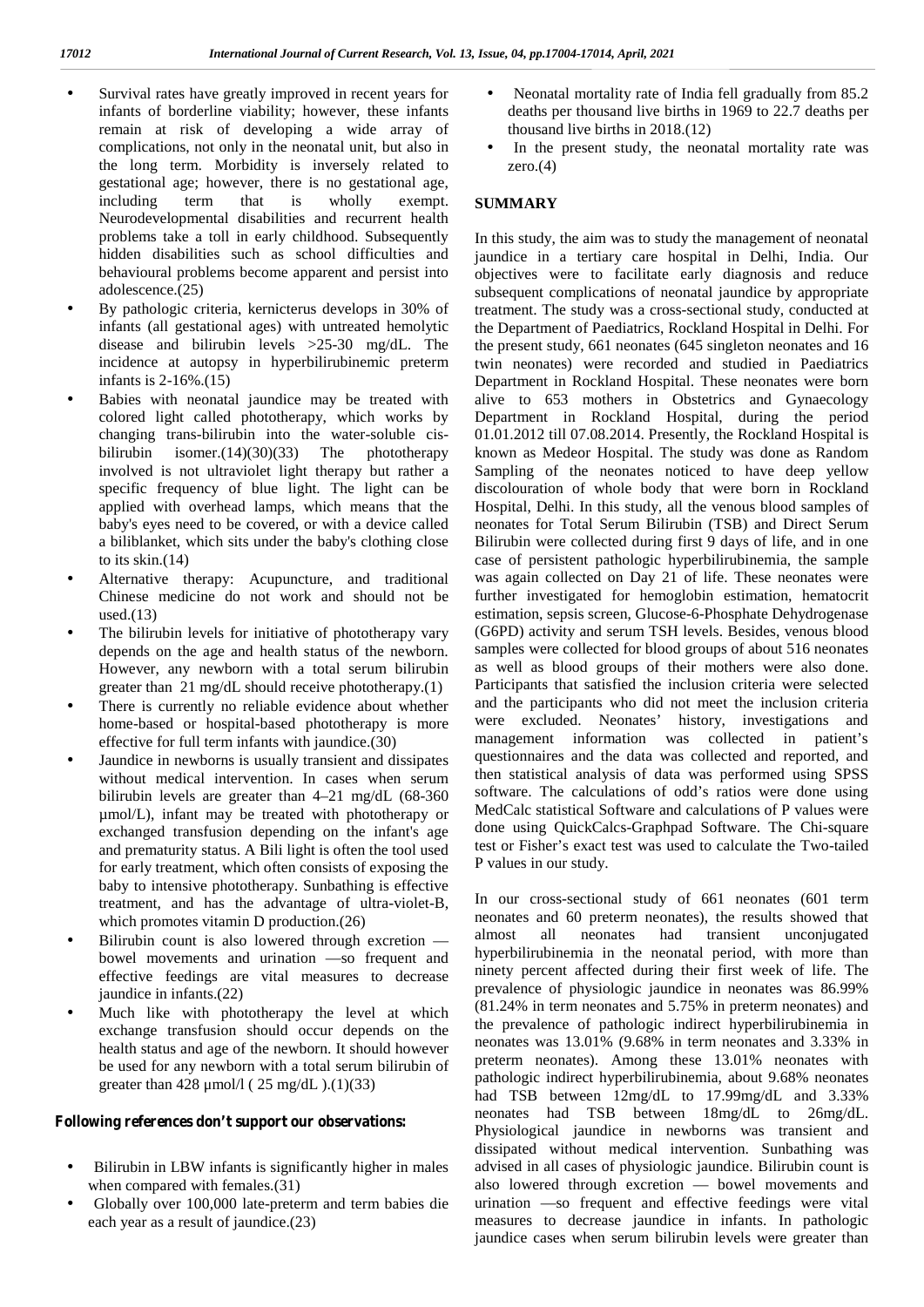12 mg/dL, infant was treated with single surface or double surface phototherapy, depending on the infant's age and prematurity status. In our study, all the neonates with TSB more than 18mg/dL were also associated with early onset neonatal sepsis, so they were given antibiotics, phototherapy and other supportive treatment. No neonate with jaundice required exchange transfusion or liver transplantation. In our study, no neonate discharged from Rockland Hospital was reported to have hydrops foetalis, kernicterus or cerebral palsy during admission or on follow up. Besides, the Neonatal Mortality Rate was zero, in our study.

## **CONCLUSIONS**

From this cross-sectional study of 661 neonates (601 term neonates and 60 preterm neonates), it is concluded that almost all neonates had transient unconjugated hyperbilirubinemia in the neonatal period, with more than ninety percent affected during their first week of life. The prevalence of physiologic jaundice in neonates was 86.99% and the prevalence of pathologic indirect hyperbilirubinemia in neonates was 13.01%. Among these 13.01% neonates with pathologic indirect hyperbilirubinemia, about 9.68% neonates had TSB between 12mg/dL to 17.99mg/dL and 3.33% neonates had TSB between 18mg/dL to 26mg/dL. Physiological jaundice in newborns was transient and dissipated without medical intervention. Sunbathing was advised in all cases of physiologic jaundice. Bilirubin count is also lowered through excretion — bowel movements and urination —so frequent and effective feedings were vital measures to decrease jaundice in infants. In pathologic jaundice cases when serum bilirubin levels were greater than 12 mg/dL, infant was treated with single surface or double surface phototherapy, depending on the infant's age and prematurity status. In our study, all the neonates with TSB more than 18mg/dL were also associated with early onset neonatal sepsis, so they were given antibiotics, phototherapy and other supportive treatment. No neonate with jaundice required exchange transfusion or liver transplantation. In our study, no neonate discharged from Rockland Hospital was reported to have hydrops foetalis, kernicterus or cerebral palsy during admission or on follow up. Besides, the Neonatal Mortality Rate was zero, in our study. Thus, it is evident in our study that the morbidity and mortality in neonates are completely preventable by appropriate management of neonatal jaundice and associated risk factors.

## **REFERENCES**

- 1. American Academy of Pediatrics Subcommittee on Hyperbilirubinemia July 2004. "Management of hyperbilirubinemia in the newborn infant 35 or more weeks of gestation". Pediatrics. 114 1 : 297-316. doi:10.1542/peds.114.1.297. PMID 15231951.
- 2. Bethesda DL 2005 . "Hemolytic disease of the newborn". Blood Groups and Red Cell Antigens. National Center for Biotechnology Information.
- 3. Brits H, Adendorff J, Huisamen D, et al. 2018. The prevalence of neonatal jaundice and risk factors in healthy term neonates at National District Hospital in Bloemfontein. Afr J Prim Health Care Fam Med. 2018;10 1 :e1-e6. Published 2018 Apr 12. doi:10.4102/ phcfm. v10i1.1582
- 4. Chaudhary Veena. 2020. "Prevalence of sex ratio, preterm birth rate, low birth weight rate, twin birth rate, congenital

abnormalities, caesarean delivery rate, morbidity and mortality rate in neonates born in a tertiary care hospital", International Journal of Current Research, 12, 05 , 11373- 11380.

- 5. Chaudhary Veena. 2020. "A study of effect of ABO and Rh incompatibility on anemia and jaundice in neonates born in a tertiary care hospital", International Journal of Current Research, 12, 07, 12457-12466.
- 6. Cremer, RJ; Perryman, PW; Richards, DH 24 May 1958. "Influence of light on the hyperbilirubinaemia of infants". Lancet. 1 (7030): 1094–7. doi:10.1016/s0140-6736 58 91849-x. PMID 13550936.
- 7. "Definition of Icterus". MedicineNet.com. 2011. Archived from the original on 7 August 2012. Retrieved 3 February 2013.
- 8. Dennis Clements, October 01, 2013. Newborn Jaundice. The DukeHealth.org archives.
- 9. Dobrin C, Davidescu D, Burca R, et al. 2014. PO-0674 Incidence Of Indirect Hyperbilirubinemia At Newborn, Associated Pathology And The Role Of Phototherapy Archives of Disease in Childhood 2014; 99:A474-A475.
- 10. GBD 2013 Mortality and Causes of Death Collaborators January 2015 . "Global, regional, and national age-sex specific all-cause and cause-specific mortality for 240 causes of death, 1990-2013: a systematic analysis for the Global Burden of Disease Study 2013". Lancet. 385 9963 : 117–71. doi:10.1016/S0140-6736 14 61682-2. PMC 4340604. PMID 25530442.
- 11. Icterus | Define Icterus at Dictionary.com Archived 2010- 12-31 at the Wayback Machine. Dictionary.reference.com. Retrieved on 2013-12- 47.
- 12. India Neonatal mortality rate, 1960-2018 knoema.com
- 13. "Jaundice in newborn babies under 28 days | Guidance and guidelines". NICE. October 2016. Retrieved 11 December 2017.
- 14. Jones, Clay 9 May 2014. "Separating Fact from Fiction in the Not-So-Normal Newborn Nursery: Newborn Jaundice". Science-Based Medicine.
- 15. Kliegman RM, Goyal NK, Shaughnessy EE, et al. 2020. Jaundice and hyperbilirubinemia in newborn. Nelson Textbook of Paediatrics 21st edition; 2020:953-961.
- 16. Kliegman RM, Omar Niss, Russel E. Ware, et al. 2020. Hemolytic disease of the fetus and newborn. Nelson Textbook of Paediatrics 21st edition; 2020:967-971.
- 17. Lightner, David A 2013. "Early Scientific Investigations". Bilirubin: Jekyll and Hyde Pigment of Life. Progress in the Chemistry of Organic Natural Products. 98. pp. 9–179. doi:10.1007/978-3-7091-1637-1\_2. ISBN 978-3-7091- 1636-4.
- 18. Lucey, J; Ferriero, M; Hewitt, J June 1968 . "Prevention of hyperbilirubinemia of prematurity by phototherapy". Pediatrics. 41 6 : 1047–54. PMID 5652916.
- 19. Malwade, US; Jardine, LA 10 June 2014 . "Home- versus hospital-based phototherapy for the treatment of non haemolytic jaundice in infants at more than 37 weeks' gestation". The Cochrane Database of Systematic Reviews 6: CD010212. doi:10.1002/14651858. CD010212.pub2. PMID 24913724.
- 20. Mojtahedi SY, Izadi A, Seirafi G, Khedmat L, Tavakolizadeh R. Risk Factors Associated with Neonatal Jaundice: A Cross-Sectional Study from Iran. Open Access Maced J Med Sci. 2018;6 8 :1387-1393. Published 2018 Aug 11. doi:10.3889/oamjms.2018.319